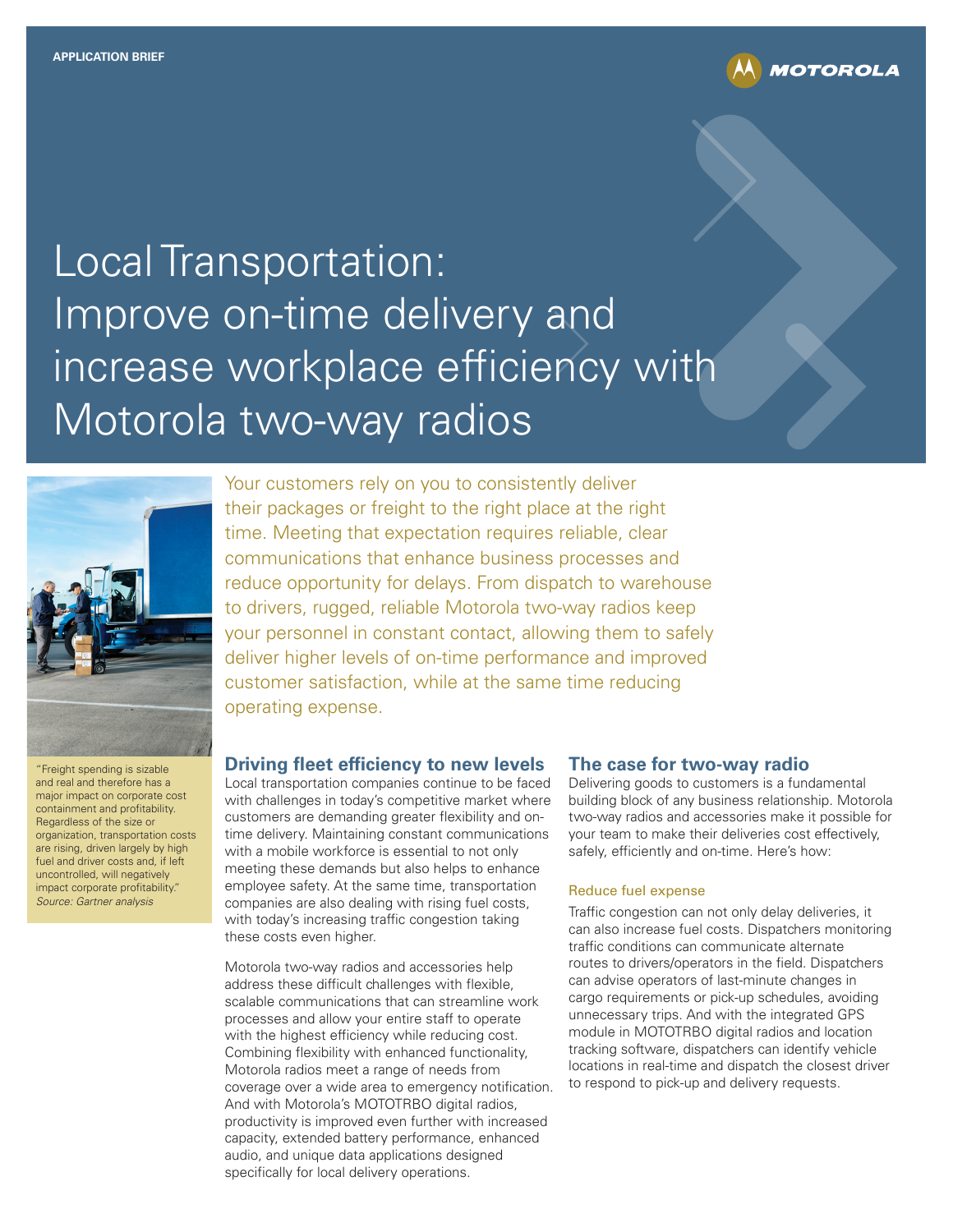

In the short-haul transportation industry, truckers are in their vehicles from sunrise to sundown, making the ability to instantly and reliably communicate a critical need. For a trucking company in Wisconsin, Motorola CM200 mobile radios allowed dispatch to call drivers and receive immediate response, rather than waiting until the drivers returned to the office or catching them as they drove through a cell phone coverage area.

"That time savings represents perhaps the greatest value of the radios," says Paul Bugar, Jr., President, Paul Bugar Trucking, Inc.

#### Reduce operational expense

Making personal calls; driving through areas without adequate coverage; and paying monthly fees are some of the downsides of company-provided cell phones. With two-way radios, these issues are eliminated. Two-way radios incur no monthly fees and no per-call charges, which can save some delivery operators hundreds or even thousands of dollars per month. In addition, Motorola's state-ofthe-art IMPRES™ technology allows you to control the cost of replacing portable radio batteries with automatic battery maintenance capability that not only maximizes talk time but also optimizes the life cycle of your batteries.

#### Avoid delivery delays

Nothing creates customer dissatisfaction more than late deliveries. Two-way radios allow drivers to quickly notify dispatch about delays or issues with shipments and confirm delivery locations without having to find a phone or use personal cell phones. Furthermore, MOTOTRBO digital radios equipped with GPS technology can help management track valuable cargo, monitor assets and avoid delivery delays. And in the event of a vehicle breakdown, dispatchers can quickly send a replacement vehicle so that deliveries can continue with minimal delay.

#### Worker safety

Motorola two-way radios offer numerous ways to keep your mobile workforce safer whether they are on the road or at your facility. Transmit interrupt capability enables multiple talk group conversations to be interrupted for the delivery of urgent messages. Emergency notification capability allows drivers to quickly notify dispatch of a situation with just a push of the button. And when the integrated GPS module of MOTOTRBO digital radios are used with a location tracking application, dispatchers can identify the actual location of the drivers and immediately dispatch assistance to the site.

In non-emergency situations, dispatchers can send information to drivers using text messages that can be read later, allowing drivers to keep their attention on the road. And with Motorola's hands-free audio accessories, workers at the warehouse or shipping dock can talk and listen to the radio while staying focused on the job at hand.

# Extend radio coverage to keep drivers safe and cargo secure

The transport business relies on mobility and operates across an entire city or county. With this in mind, many Motorola radios operate on PassPort® analog trunking systems. With PassPort trunking, your workforce can communicate over 127 sites so communication is possible throughout your delivery area. In addition, the MOTOTRBO digital IP Site Connect solution enables you to link up to 15 repeaters to also create a wide area network, while at the same time providing the benefits of digital, including increased capacity, longer battery life, data applications and much more.

# Drive from site to site without manual intervention

Drivers need to remain focused on the road while making deliveries as well as roam from site to site without losing connection or having to manually switch channels. Both PassPort trunking systems and MOTOTRBO IP Site Connect offer these capabilities to enable seamless communications without manual intervention. PassPort's wide-area communications network automatically registers each radio with the new site and de-registers the radio from its former site, making travel across sites seamless. And MOTOTRBO IP Site Connect also allows your staff to seamlessly roam across up to 15 sites without manual intervention, so drivers remain focused on the road and not their radio.

#### Efficient, cost-effective communication among a large workforce

Efficient communication among your entire workforce is key to keeping operations running smoothly but obtaining new frequencies in order to add users can be challenging and expensive.

- PassPort analog trunking systems facilitate communication among a large workforce by enabling a large number of users to utilize a radio system with call priority assignments and queuing capability – the result is more efficient communication within a limited number of radio frequencies.
- MOTOTRBO digital two-way radio systems allow you to double your system capacity within your existing channels. This increased capacity can be used to add additional workers to your system, add data capability such as GPS-based location tracking or a combination of both to meet your business needs. The result is efficient and increased use of your licenses channels without the costs of obtaining additional infrastructure or channel licenses.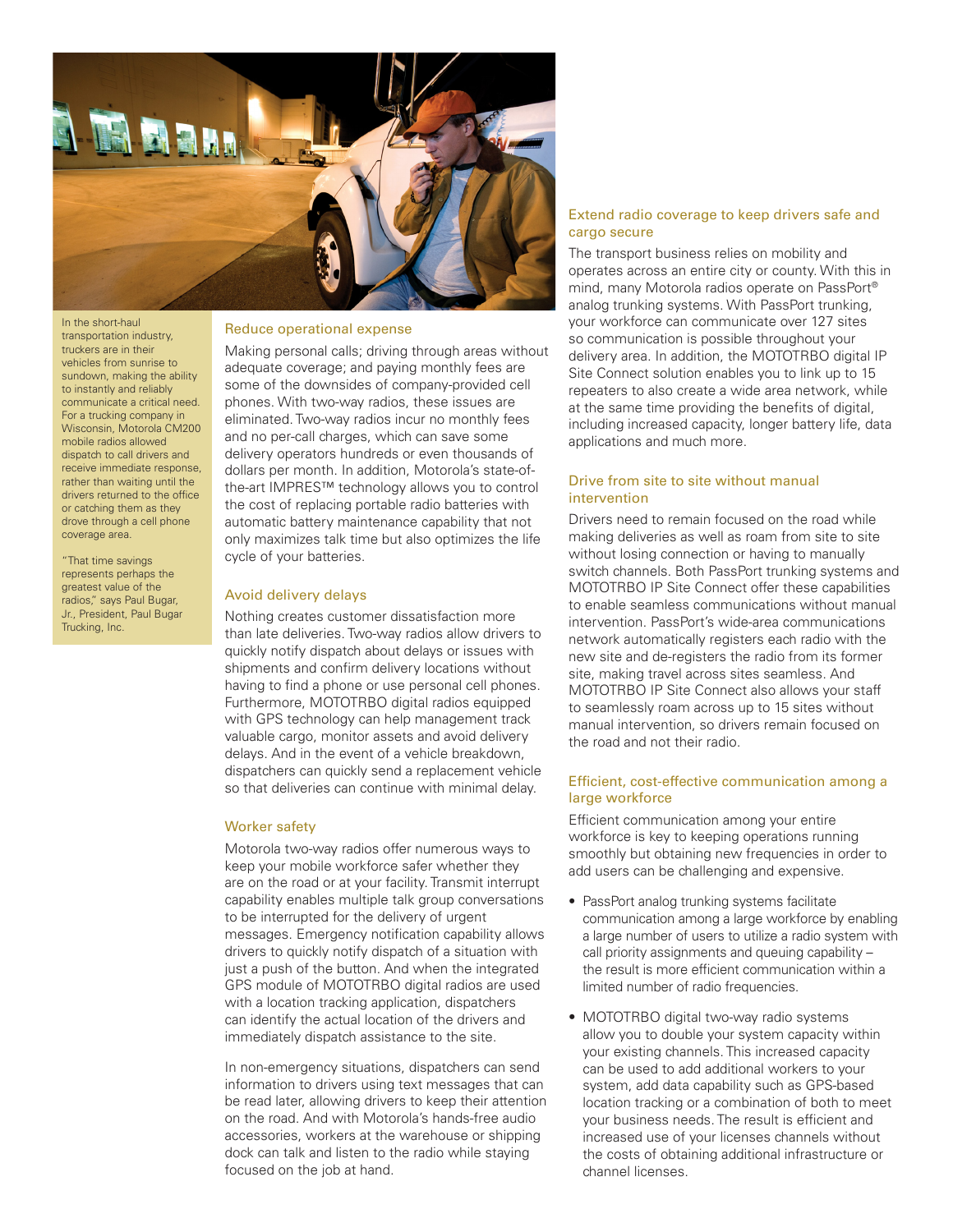

"When we put the digital system in, we were shocked at the clarity we were getting, even two miles away. It's almost like you're standing right next to the person."– Mike Harbert, Sears DDC Facilities Manager

#### Mobile Trailer Works, a mobile repair service in Southern California, operates a fleet of 13 vehicles. Drivers cover hundreds of square miles that include one of the world's most congested highway networks. Using MOTOTRBO digital radios and the GPS-enabled SafeMobile Dispatch application helps optimize fleet management by giving Mobile Trailer Works realtime information on vehicle location, routes, speed, health of the trucks' engine and drive chains, idling time, and when the vehicles need scheduled maintenance.

# Clear audio even in noisy environments

Often warehouses, shipping docks, and delivery locations such as construction sites can be extremely noisy, rendering cell phones virtually unusable. Many Motorola radios feature X-Pand™ audio enhancement technology to ensure crisp, clear audio. And the noise-cancelling technology of MOTOTRBO digital radios helps to block background noise, sending only the voice transmission with crisp, clear audio to prevent misunderstood messages.

# Workplace applications designed for local transportation

A significant advantage of digital technology is the ability to design applications that add even greater value to two-way radios, including:

- **• Location tracking:** By using MOTOTRBO digital radios equipped with GPS technology, location software applications allow you to monitor vehicle locations in real time to more easily manage your fleet and optimize routes. And since the GPS module is integrated into the radio, there are no cumbersome external GPS devices to install and maintain.
- **• Dispatch:** Dispatch applications enable monitoring and communication with your mobile workforce from a centralized location.
- **• Text messaging:** Dispatchers can send text messages to MOTOTRBO radios so drivers can read them when conditions allow, rather than distracting their attention from the road.
- **• Work order ticket management:** Dispatchers can send work order tickets directly to a driver's radio. The driver can then close the ticket from the radio notifying dispatch of its completion and enabling you to track delivery cycle time for your customers.
- **• System management:** Delivery organizations can use system management applications to remotely monitor and manage MOTOTRBO equipment for continuous system performance.

#### Rugged radios that provide road-worthy endurance

Your drivers and warehouse workers operate in a fast-paced, demanding environment. Motorola knows this and has designed ruggedized two-way radio equipment that stands up to those often harsh conditions. Motorola radios and accessories meet U.S. Military Standards and IP57 for submersibility in water. Portable radios and accessories are also available with an intrinsically safe option for use in locations where flammable gas, vapors, or combustible dust may be present.

#### Accessories for enhanced convenience and productivity

Motorola has designed a variety of accessories that add even greater flexibility, efficiency and worker safety:

- **•** IMPRES Visor Microphone for MOTOTRBO mobile radios clips onto the visor and allows handsfree operation which enhances safety. IMPRES capability also helps block out much of the vehicle noise, improving audio so transmissions get through clearly.
- IMPRES Keypad Microphone for MOTOTRBO mobile radios enables users to send quick text messages back to dispatch updating status of pickups and delivery and traffic congestion.
- Heavy duty headset for MOTOTRBO portable radios provides improved audio as well as hearing protection in extremely noisy environments.
- Desktop Microphones and Tray with Speaker enables Dispatch to set up a mobile radio for use as a control station and quickly, easily and clearly communicate with drivers.